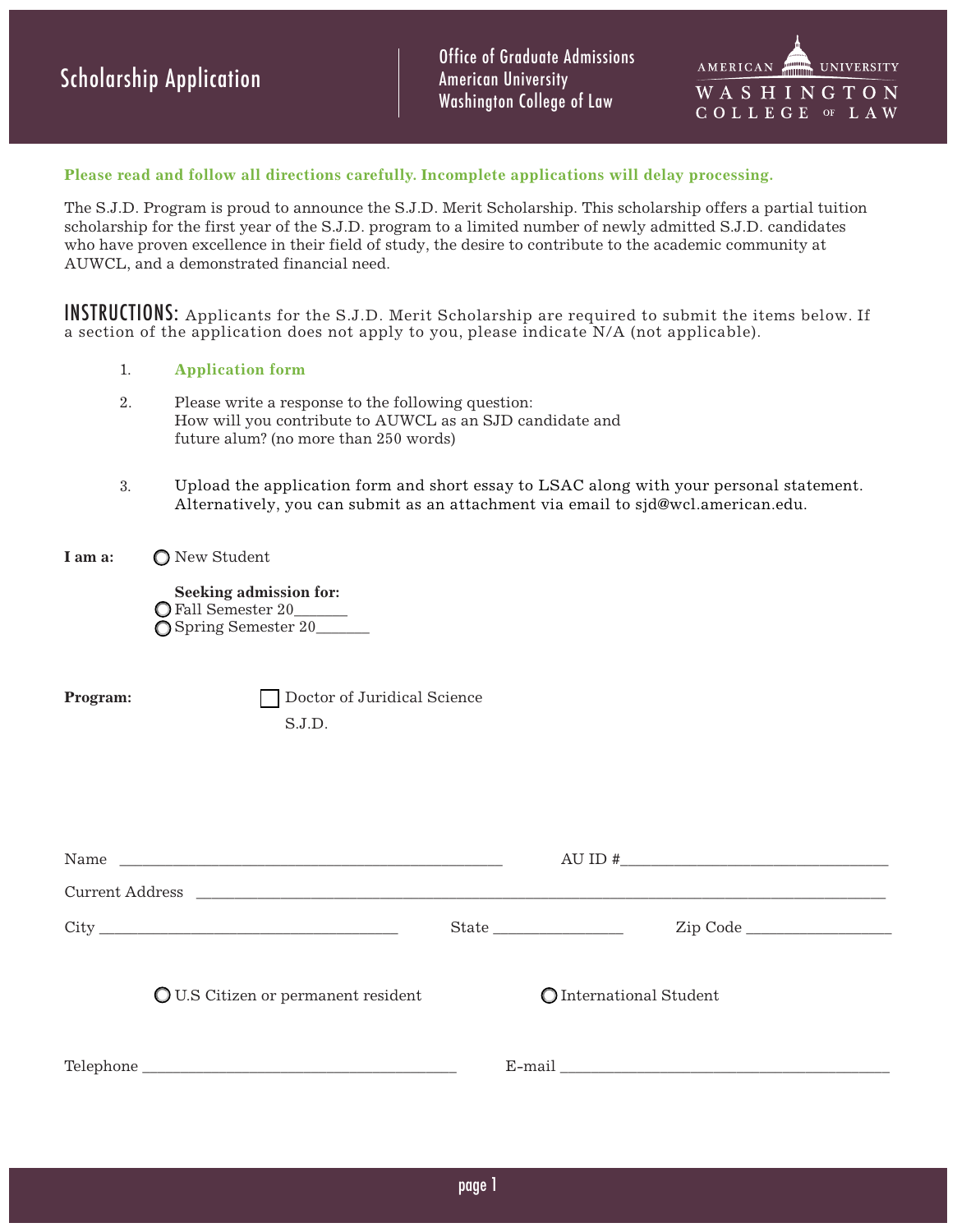# I. RESOURCES AVAILABLE TO APPLICANT

| 1. Personal Cash:                                                                                                                                                                                                                                                                                                     |               |           |                       |  |
|-----------------------------------------------------------------------------------------------------------------------------------------------------------------------------------------------------------------------------------------------------------------------------------------------------------------------|---------------|-----------|-----------------------|--|
| Savings Account: \$                                                                                                                                                                                                                                                                                                   |               |           | Checking Account: \$  |  |
| 2. Liquid Assets and other resources:                                                                                                                                                                                                                                                                                 |               |           |                       |  |
| Investment account: \$                                                                                                                                                                                                                                                                                                |               |           | Stocks and Bonds: \$  |  |
| 3. Non-liquid Assets:                                                                                                                                                                                                                                                                                                 |               |           |                       |  |
| House: $\frac{1}{2}$ $\frac{1}{2}$ $\frac{1}{2}$ $\frac{1}{2}$ $\frac{1}{2}$ $\frac{1}{2}$ $\frac{1}{2}$ $\frac{1}{2}$ $\frac{1}{2}$ $\frac{1}{2}$ $\frac{1}{2}$ $\frac{1}{2}$ $\frac{1}{2}$ $\frac{1}{2}$ $\frac{1}{2}$ $\frac{1}{2}$ $\frac{1}{2}$ $\frac{1}{2}$ $\frac{1}{2}$ $\frac{1}{2}$ $\frac{1}{2}$ $\frac{$ |               |           | Other real estate: \$ |  |
| 4. Will you own or operate a car during the academic year?                                                                                                                                                                                                                                                            |               |           |                       |  |
| $\bigcirc$ Yes                                                                                                                                                                                                                                                                                                        | $\bigcirc$ No | Uncertain |                       |  |
|                                                                                                                                                                                                                                                                                                                       |               |           |                       |  |
|                                                                                                                                                                                                                                                                                                                       |               |           | Monthly payment \$    |  |

### II. FINANCIAL AID YOU HAVE

List all scholarships, loans, or financial aid and include funds vailable to you by immediate family and relatives:

| Name | Year | Amount |
|------|------|--------|
|      |      |        |
|      |      |        |
|      |      |        |

### III. APPLICANT'S ESTIMATED EXPENSES FOR CURRENT SEMESTER

Please refer to www.wcl.american.edu/sjd/sjdfinancial.cfm for the current Program Costs.

1. Tuition and books (total amount) \$

2. Housing and Utilities (monthly amount) \$

3. Food and Household Supplies (monthly amount) \$

4. Other Expenses (i.e. medical expenses, transportation, misc. - monthly amount) \$

5. Undergraduate/JD Debt, if applicable (total amount) \$

6. Credit Card or Other Debt, if applicable (total amount) \$ \_\_\_\_\_\_\_\_\_\_\_\_\_\_\_\_\_\_\_\_\_\_

### IV. EMPLOYMENT

Are you currently employed or do you expect to start employment either full or part time during the study period either for pay or in return for living expenses? (Not applicable for students on an F-1 student visa.)

 $\bigcirc$  Yes  $\bigcirc$  No

**Note:** Students may apply for part-time Dean's Fellow positions (\$12/hour) which are listed on the MyWCL internal portal. International students holding F-1 visas are entitled to work on campus at the university on a part-time basis, not to exceed 20 hours per week. S.J.D. candidates are not allowed to engage in full time employment during the first year of the program, regardless of visa status.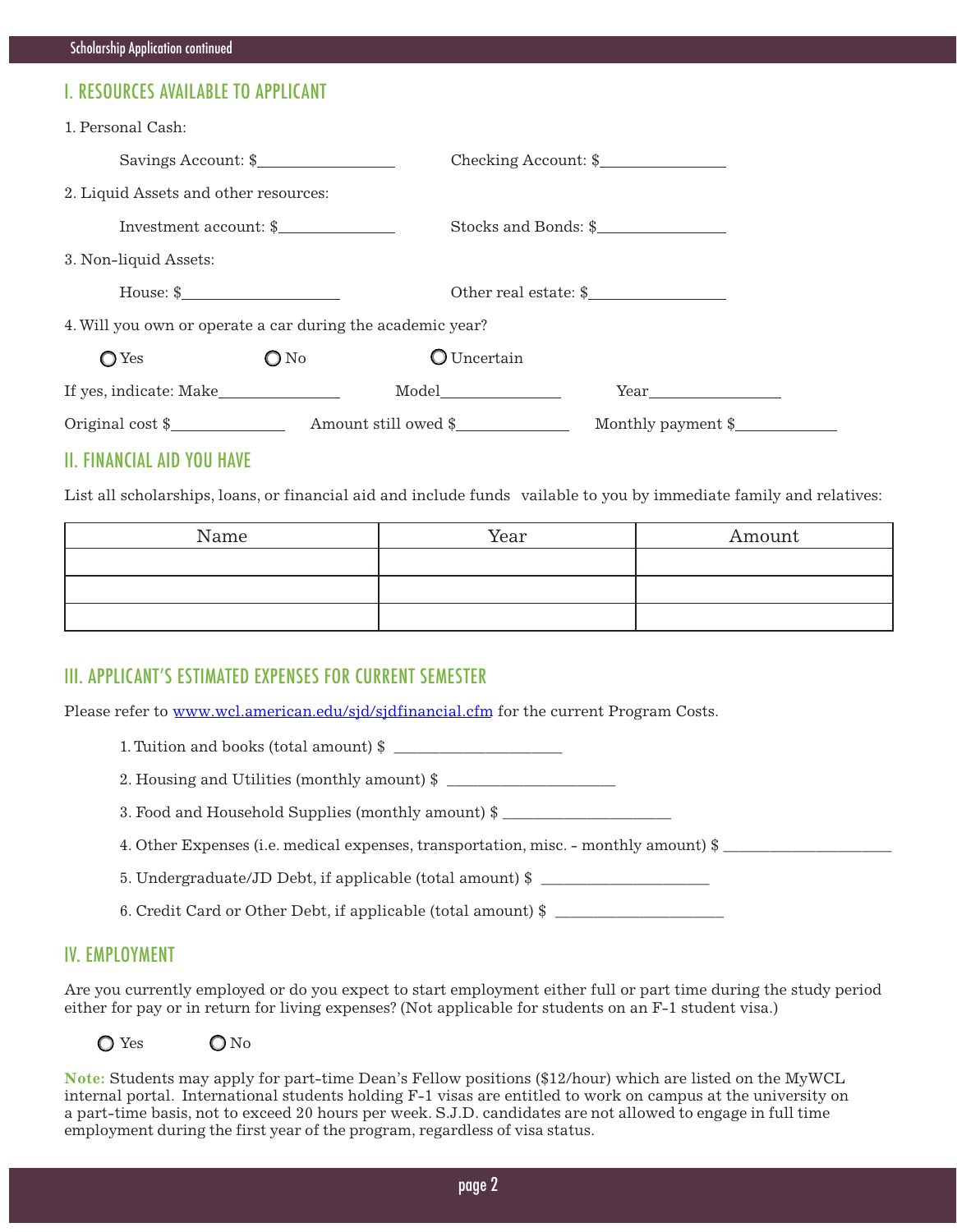|                      | <b>Scholarship Application continued</b> |  |
|----------------------|------------------------------------------|--|
|                      |                                          |  |
|                      | Phone                                    |  |
|                      |                                          |  |
| Expected earnings \$ |                                          |  |

## V. INTERNATIONAL STUDENTS WHO APPLY AFTER THEIR ARRIVAL IN THE U.S.

In order to receive your I-20 from the American University, you must have demonstrated sufficient funds to cover your expenses for the term of study. Please attach a letter explaining why such funds are no longer available. Students who are sponsored by a third-party (such as a relative, friend, or employer) will also have to provide a letter from their sponsor stating why the promised funds are no longer available.

## VI. SPOUSE'S EMPLOYMENT

If you are married or will be married during the academic year, you must complete this section of the form.

| $\bigcirc$ I am married                                                                                                                                        | $\bigcirc$ I am single |                | $\bigcirc$ I plan to marry this year                                                    |
|----------------------------------------------------------------------------------------------------------------------------------------------------------------|------------------------|----------------|-----------------------------------------------------------------------------------------|
|                                                                                                                                                                |                        |                |                                                                                         |
|                                                                                                                                                                |                        |                |                                                                                         |
| Do you have any dependents? $\bigcirc$ Yes                                                                                                                     |                        | $\bigcirc$ No  |                                                                                         |
| If yes, how many dependents?                                                                                                                                   |                        |                |                                                                                         |
| Will your spouse be employed during the semester year?                                                                                                         |                        | $\bigcirc$ Yes | $\mathbb{O}N^0$                                                                         |
|                                                                                                                                                                |                        |                |                                                                                         |
|                                                                                                                                                                |                        |                |                                                                                         |
|                                                                                                                                                                |                        |                |                                                                                         |
| What do you estimate your spouse's monthly salary to be?                                                                                                       |                        |                |                                                                                         |
|                                                                                                                                                                |                        |                | Monthly gross pay $\frac{1}{2}$<br>$\frac{1}{2}$<br>Monthly take home pay $\frac{1}{2}$ |
| Cash available or bank account of spouse (include savings accounts): \$                                                                                        |                        |                |                                                                                         |
| Please provide the financial aid commi tee with an official copy of your spouse's income/wage documents and<br>bank statements (if held in separate accounts). |                        |                |                                                                                         |